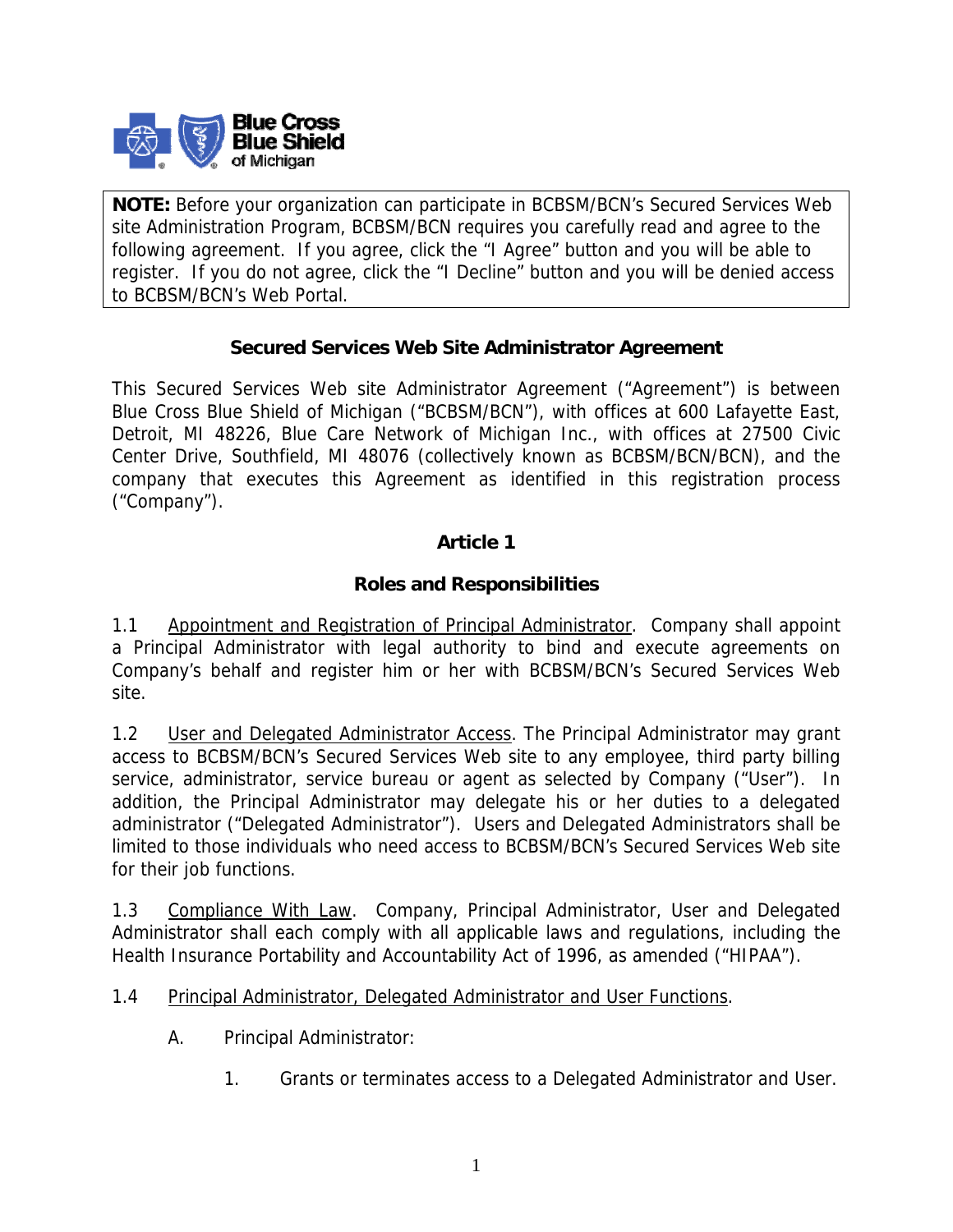- 2. Resets Delegated Administrator and User passwords and maintains Company's files.
- 3. Audits all Delegated Administrators and Users each year to ensure security of Company's information.
- 4. Has access to all of BCBSM/BCN's Secured Services Web site applications.
- B. Delegated Administrator:
	- 1. Grants or terminates access to Users.
	- 2. Resets User passwords and maintains Company's files.
	- 3. Audits all Users each year to ensure security of Company's information.
	- 4. Has access to those BCBSM/BCN Secured Services Web site applications that the Company's Principal Administrator granted.
- C. User:
	- 1. Has access to those BCBSM/BCN Secured Services Website applications that the Company's Principal Administrator or Delegated Administrator granted.

1.5 Unauthorized Use or Disclosure. Company will report to BCBSM/BCN immediately any actual or suspected unauthorized use, duplication or disclosure of personal or medical information and will take all necessary steps to stop such unauthorized practices.

1.6 Termination of Access Rights.

 A. Upon notification by Company, BCBSM/BCN shall immediately terminate any Principal Administrator's access to BCBSM/BCN's Secured Services Web site if such person (A) is no longer authorized to act on behalf of the Company; (B) has violated HIPAA privacy and security regulations; or (C) has engaged in any unauthorized activities with respect to BCBSM/BCN's Secured Services Web site.

 B. The Company's Principal Administrator shall immediately terminate any Delegated Administrator's or User's access to BCBSM/BCN's Secured Services Web site if such person (A) is no longer authorized to act on behalf of the Company; (B) has violated HIPAA privacy and security regulations; or (C) has engaged in any unauthorized activities with respect to BCBSM/BCN's Secured Services Web site.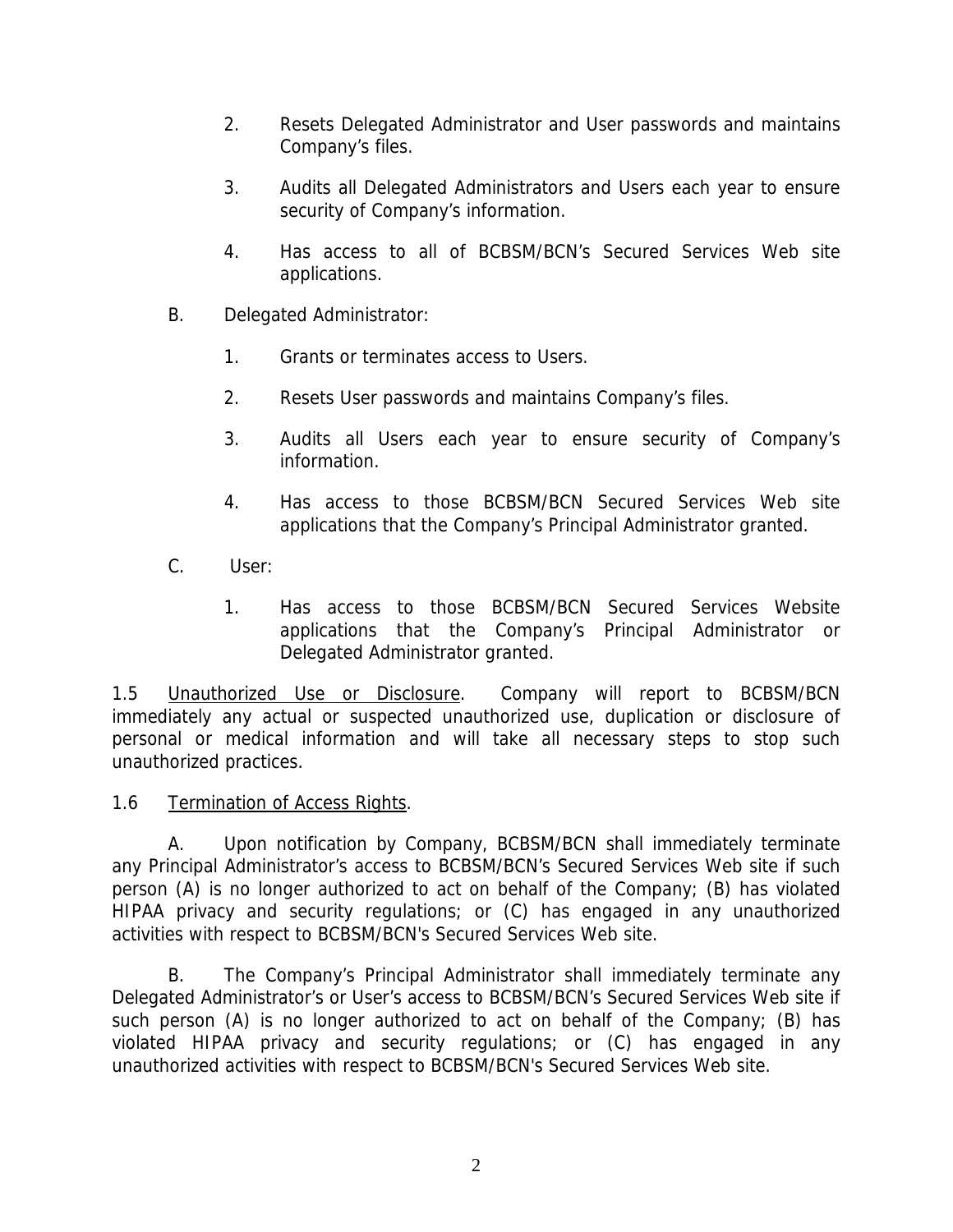### **Article 2 General Provisions**

2.1 Term. This Agreement is effective at the time that the Principal Administrator completes BCBSM/BCN's Secured Services Web site registration process on behalf of the Company and shall remain in effect until terminated as set forth below.

### 2.2 Termination of Agreement.

A. BCBSM/BCN, in its sole discretion, may immediately terminate this Agreement with or without cause at any time. BCBSM/BCN shall terminate access to the Company, Principal Administrator, any Delegated Administrator and any Users and BCBSM/BCN shall have no liability in connection with such termination.

B. The Company, in its sole discretion, may immediately terminate this Agreement with or without cause. The Company shall cause the access of the Principal Administrator, any Delegated Administrator and any Users to be immediately terminated.

2.3 Confidentiality. Company, Principal Administrator, Delegated Administrator and all Users shall hold all personal and medical information confidential, use the same care as a reasonable person in similar circumstances would use to protect his or her own personal and medical information and comply with all applicable laws and regulations. This provision shall survive termination of this Agreement. Company shall not authorize or permit any personal or medical information to be accessed, disclosed, used or duplicated, in whole or in part, by any person or entity other than those authorized by the Company. Company shall ensure that personal and medical information is not used for any profit-making, unauthorized or illegal use.

2.4 Proprietary Information. BCBSM/BCN has proprietary rights to various systems and databases, and data contained in those systems and databases, pertaining to its business matters. BCBSM/BCN's proprietary rights include ownership rights in all claims, member, provider, and customer data in all forms, including but not limited to raw data as well as statistical compilations, both electronic and hard copy, trade secrets, patents, copyrights, trademarks, algorithms, tables, documentation, processes, and techniques currently existing or subsequently upgraded or modified. Company may access BCBSM/BCN's proprietary information during the course of this Agreement only as permitted under this Agreement and may use and disclose such BCBSM/BCN proprietary information only as permitted by BCBSM/BCN consistent with all applicable laws and regulations. Company may neither keep nor use BCBSM/BCN's proprietary information after this Agreement terminates or expires, except as permitted by BCBSM/BCN in writing.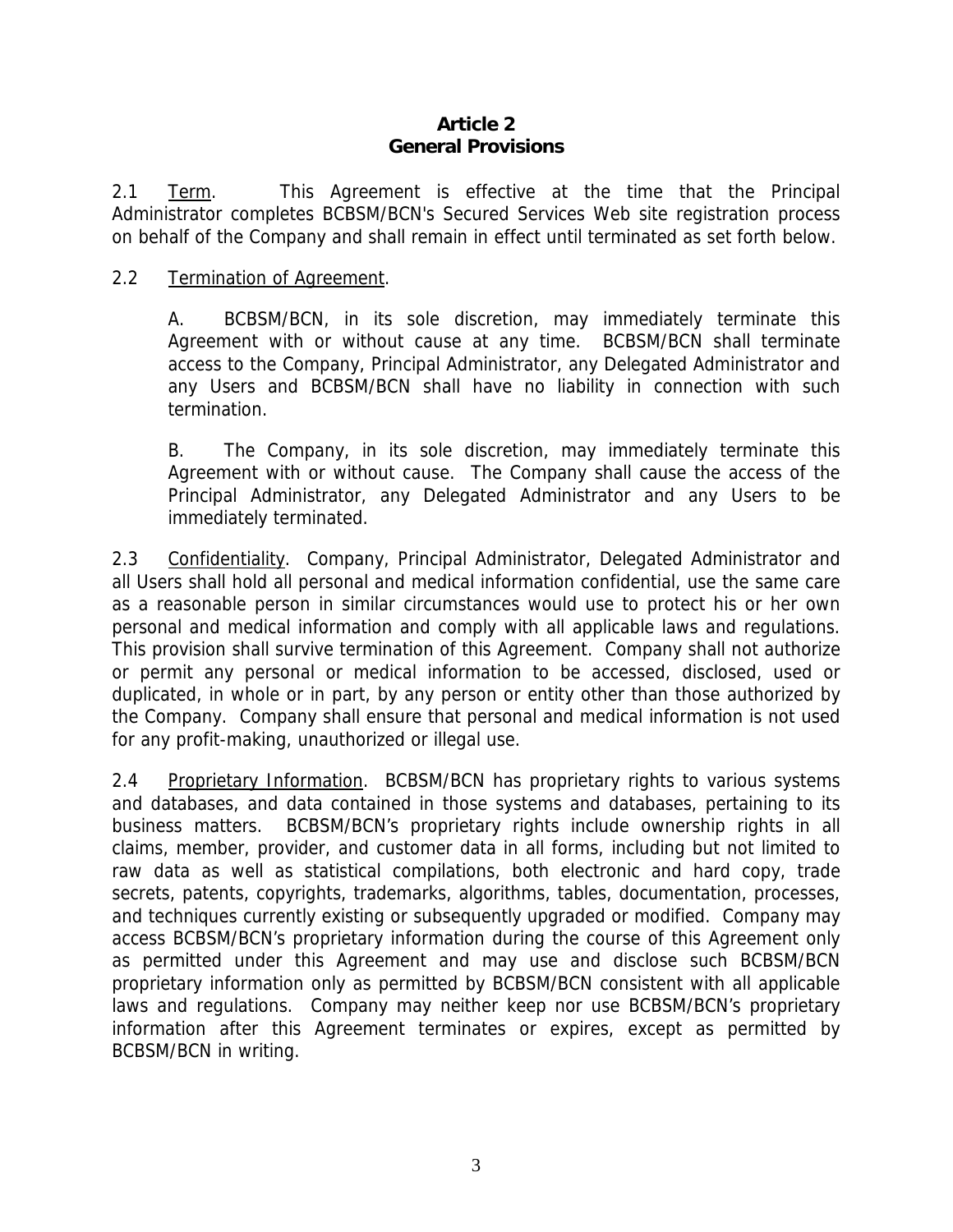2.5 Governmental Agencies. The Parties acknowledge and agree that governmental or regulatory officials may, upon reasonable notice, examine the records and related items as required by law. The parties shall fully cooperate with such governmental audit. This provision shall survive termination of this Agreement.

2.6 Indemnification. Company is responsible for all acts or omissions of Company's Principal Administrator, Delegated Administrator(s) and Users. Company shall hold BCBSM/BCN, its subsidiaries and affiliates, and their officers, directors, employees, successors, and assigns (collectively, "BCBSM/BCN Indemnitees"), harmless from and against any claims, causes of action, liabilities, costs, expenses, damages, judgments, or other losses of any type (including attorneys fees) imposed upon or incurred by BCBSM/BCN Indemnitees arising out of or as a result of any act or omission of the Company, Principal Administrator, Delegated Administrator, User or any other person who gained access through the Company, Principal Administrator, Delegated Administrator or User. This indemnification shall survive termination of this Agreement.

2.7 Amendments and Assignment. This Agreement may be amended by BCBSM/BCN upon thirty (30) days prior notice to Company. This Agreement cannot be assigned to anyone. User IDs and passwords are confidential and cannot be shared with anyone.

2.8 Governing Law. This Agreement will be construed and governed by the laws of the State of Michigan. The invalidity or unenforceability of any of the terms or provisions of this Agreement shall not affect the validity or enforceability of any other term or provision.

2.9 Waiver. The waiver of any breach or violation of this Agreement shall not constitute a waiver of any subsequent breach or violation of the same or any other term or provision.

2.10 Independent Contractors; No Business Associate Relationship. Company is an independent entity. By virtue of this Agreement alone, Company is neither the business Associate of BCBSM/BCN, nor is BCBSM/BCN the Business Associate of Company. Company's decision to participate in the delegated administration program is for the purposes and benefit of Company's own business and activities. Nothing in this Agreement shall be construed or deemed to create a relationship of employer and employee or principal and agent or any other relationship fiduciary or otherwise, other than independent parties contracting with each other solely for the purpose of carrying out the provisions of this Agreement. Nothing in this Agreement is intended to be construed, or to be deemed to create, any rights or remedies in any third party.

2.11 Audit. BCBSM/BCN may maintain an audit trail of all uses and disclosures of BCBSM/BCN data. BCBSM/BCN may obtain and use e-mail and IP addresses for audit, investigation or other purposes.